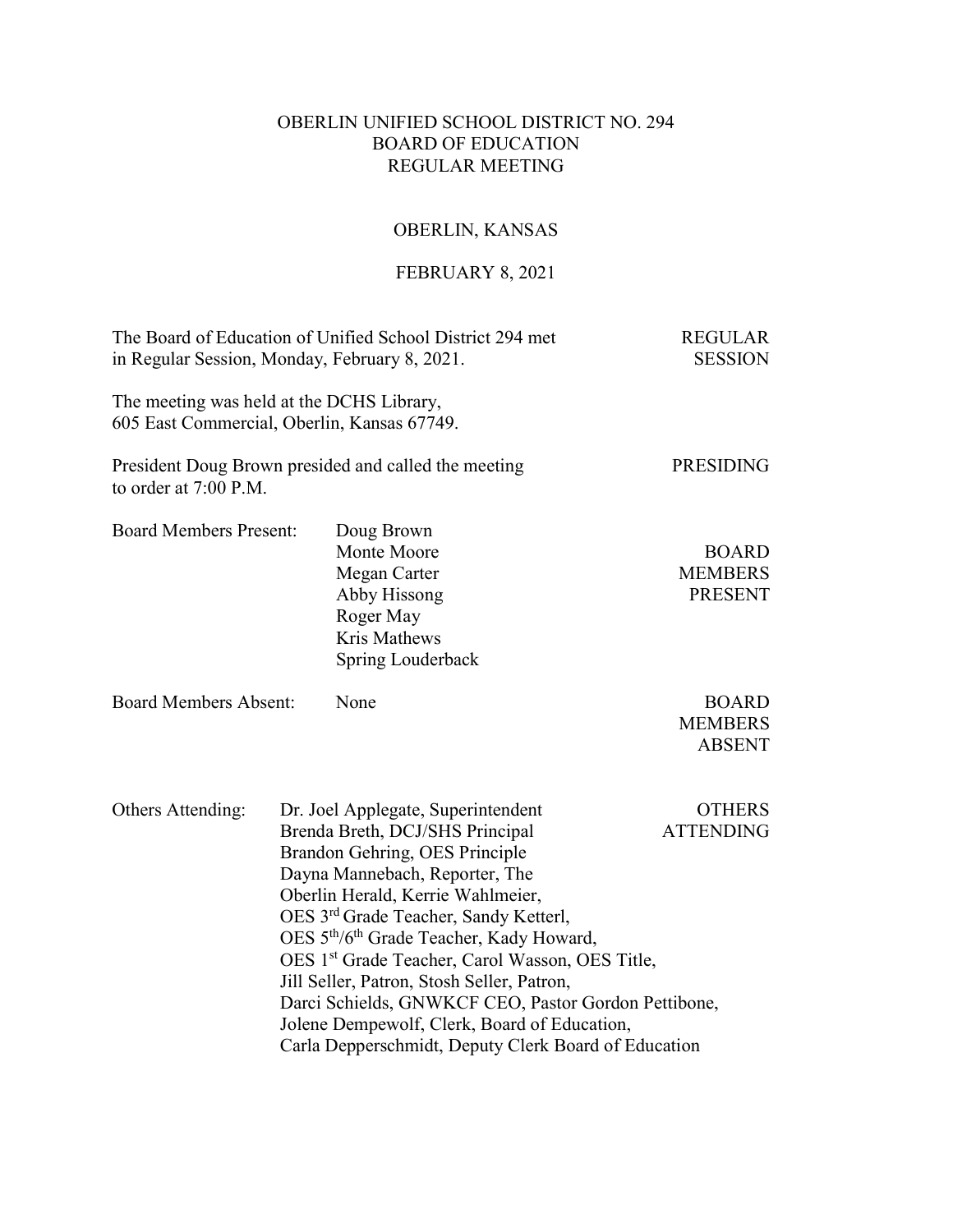The Pledge of Allegiance was said by those in attendance.

Prayer was led by Pastor Gordon Pettibone.

There was no Public Forum this evening.

#### DURING BOARD FORUM:

Monte Moore reported on the Northwest Kansas Educational Service Center meeting he recently attended in Oakley. Megan Carter talked about attending ball games last week. Kris Mathews reported on the Climate Survey for the school.

#### ADOPTION OF THE AGENDA:

Dr. Joel Applegate asks to add Grant writing to the agenda under action items.

| Moved by Spring Louderback and seconded by Megan Carter to | <b>MOTION</b> |
|------------------------------------------------------------|---------------|
| adopt the agenda with the following changes.               | Adopt         |
|                                                            | Agenda        |

Voted on and carried unanimously, 7-0.

#### FINANCIAL REPORTS:

Diane Mann from Smoky Hill voiced that there were no concerns. Dr. Joel Applegate spoke on a few changes that he would like to be done regarding budget scheduling. He would like to work with Diane and Jolene in the next few weeks regarding budget.

### BOARD GOALS FOR 2020 - 2021

No discussion at this point, will address and review later in the meeting.

### CONSENT AGENDA ITEMS WERE REVIEWED FOR APPROVAL:

\*Minutes of the December 14, 2020, regular meeting (Roger May mention that we had already approved these minutes in January meeting) \*Minutes of the January 11, 2021, regular meeting (meeting was approved and signed) \* Payment of bills as presented (form signed by attending board members) \*ChromeBooks – Reverse Lenovo, and purchase from CDW

Moved by Roger May and seconded by Monte Moore to MOTION approve the consent agenda and striking the approval of Approve the December 14, 2020 meetings and to strike the Dell Chromebook Consent Agenda Payment.

Voted on and carried unanimously, 7-0.

Annual Agenda Items and Reports: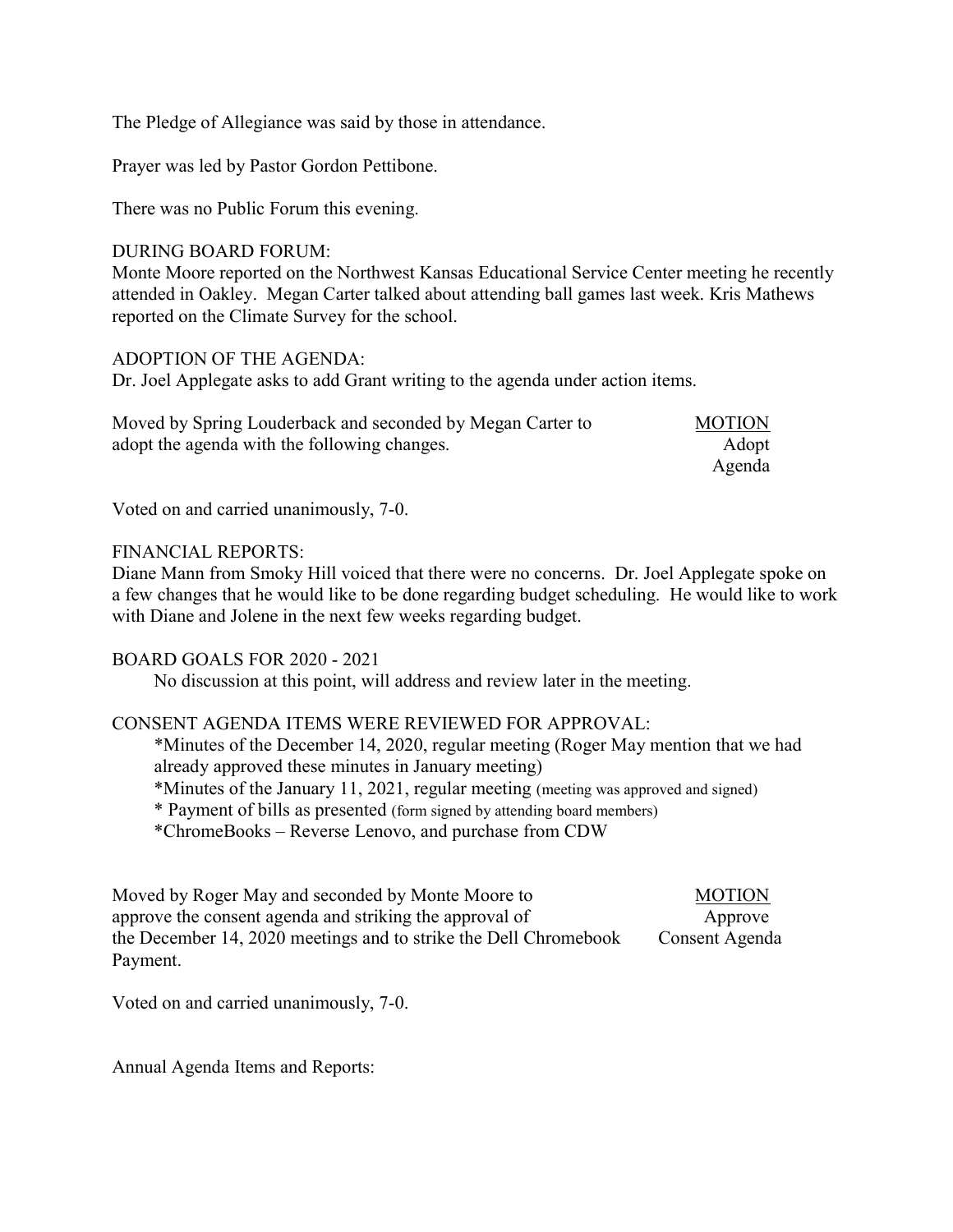FLORA ELIZABETH BOUTS EDWARDS SCHOLARSHIP: (Darci Schields, GNWKCF, CEO Presents Review of Fund)

Darci covered information about the scholarship and spoke about forming a committee. The committee needed to decide on Scholarship Amount and how many students could be awarded the scholarship. The three people volunteered for the committee Dr. Joel Applegate, Doug Brown, & Megan Carter.

(Pastor Gordon Pettibone and Darci Shields left the meeting at 7:37 P.M.)

REALLY GREAT READING: (Presented by Kerrie Wahlmeier, OES 3<sup>rd</sup> Grade Teacher, Sandy Ketterl, OES 5<sup>th</sup>/6<sup>th</sup> Grade Teacher, Kady Howard, OES 1<sup>st</sup> Grade Teacher, Carol Wasson, OES Title)

Thank you card was given to the board for their appreciation for letting them participate in the program. Pros and Cons were displayed in the Thank You card. Also discussed was the improvement the children are making. In the beginning of fall the school was at 41. Now the school is at 51. Had other schools call them about the program. OES is showing great progress and is noticed by many other schools. Would love to continue the program and expand by getting more kits.

(Kerrie Wahlmeier, Sandy Ketterl, Kady Howard, & Carol Wasson left Meeting at 7:47 P.M.)

POLICY COMMITTEE: (G Section presented by Spring Louderback & Roger May, H & I Section presented by Abby Hissong, Dr, Joel Applegate, Monte Moore, J Section presented by Megan Carter, Doug Brown, Kris Mathews) Each Committee spoke about the changes that needed to be made.

President Doug Brown Spoke in the middle of the Policy Committee and asked the board to approve Letting Jill Seller and Josh Seller to Speak about the Shooting Sports. Board Members approved of this action.

REVIEW OF ACTION ITEMS:

SHOOTING SPORTS (Decision on allowing Shooting Sports as a District Activity) (MOU and Guidelines):

Jill Seller and Josh Seller talked about the School's lability and action needed. The Board talked about sending the MOU to KASB for approval but was later decided that the board would sign a MOU and the USA High School Clay League would cover the insurance.

Moved by Spring Louderback and seconded by Kris Mathews to MOTION Sign MOU for Shooting Sports Establish

 MOU to be Signed Signed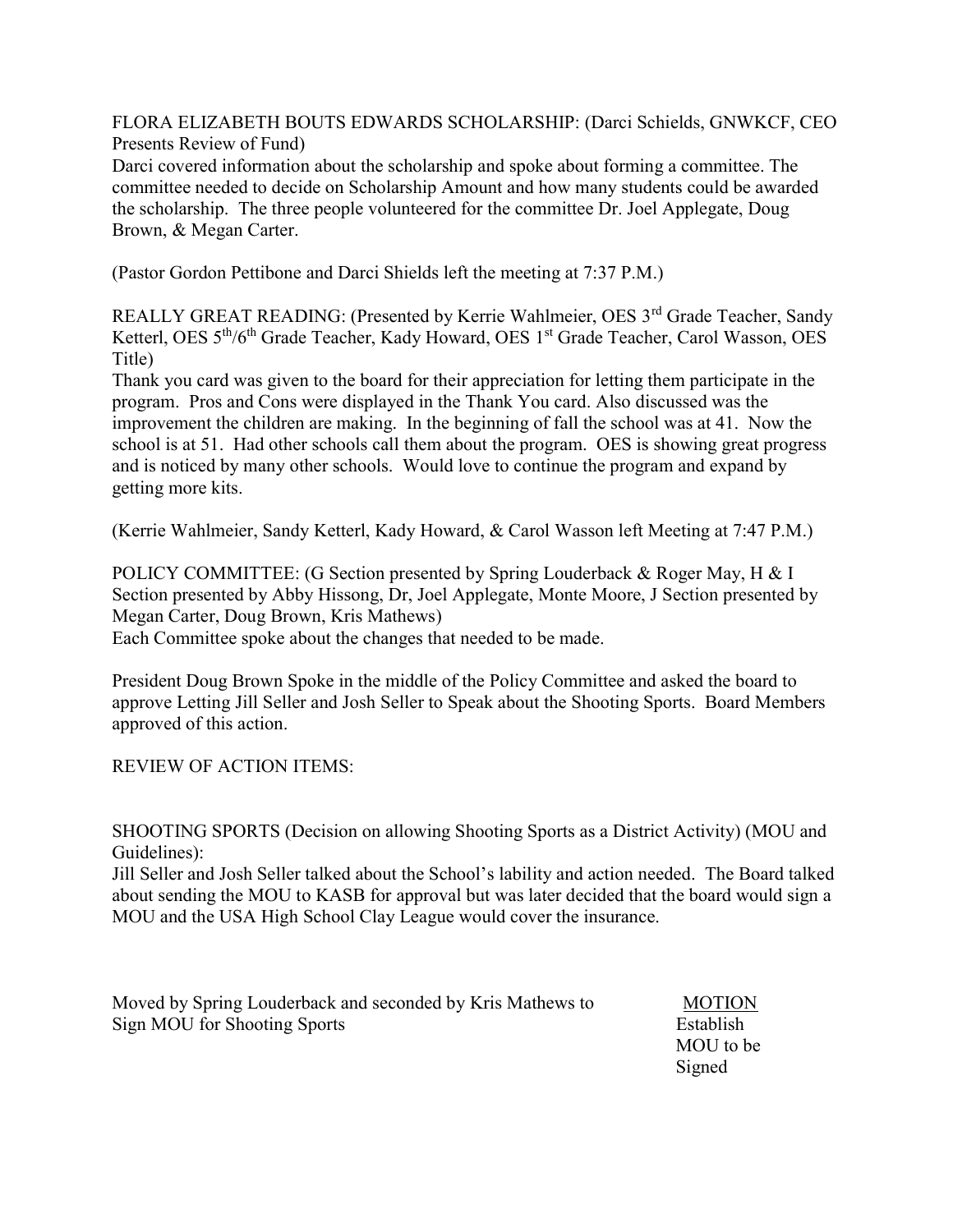Voted on and carried, 5-2. Voted Against Signing MOU for Shooting Sports Abby Hissong Monte Moore

Megan Carter left the meeting at 9:05 P.M. Returned later at 9:15 P.M.

## CARES/ESSER II

Dr. Joel Applegate presented to the board about what needs to happen in order to continue with this program. A committee needs to be formed that has a Board Member, a Teacher from each building, maintenance, & Superintendent staff. We need to get this together for the KSDE to approve. Abby Hissong voiced that she would like to be on the committee.

## NEW BLEACHERS AT DCJHS

Dr. Joel Applegate presented a quote to the board. He stated that the bleachers on the North Side of the Gym will have backs but the South Side will not. The quote also included the removal of the old bleachers due to liability of damage to the gym floor. Color scheme was not included in the quote at this time. The board will need to meet soon because this bid is only good for 30 days.

An executive session is needed to discuss the Contract.

| Moved by Megan Carter and seconded by Roger May to go into               | <b>MOTION</b> |
|--------------------------------------------------------------------------|---------------|
| executive session to protect the privacy interests of district           | Executive     |
| personnel pursuant to non-elected personnel exception under              | Session       |
| KOMA, and the open meeting will resume in the High School Library at     |               |
| 9:40 P.M., with only board members in attendance and Dr. Joel Applegate. |               |

No Action was taken.

(Brandon Gehring and Brenda Breth left Meeting at 9:35 P.M.)

President Doug Brown called the meeting back into open session at 9:40 P.M.

DONATION TO SPED FROM KNIGHTS OF COLUMBUS: (To be Split between OES and DCJ/SHS)

Board approved this to happen.

| Moved by Roger May and seconded by Megan Carter to grant  | <b>MOTION</b>         |
|-----------------------------------------------------------|-----------------------|
| permission to Split SPED from Knights of Columbus between | to Split SPED         |
| OES and DCJ/SHS                                           | from Knights Columbus |
|                                                           | between OES/DCJ/SHS   |

Voted on and carried unanimously, 7-0.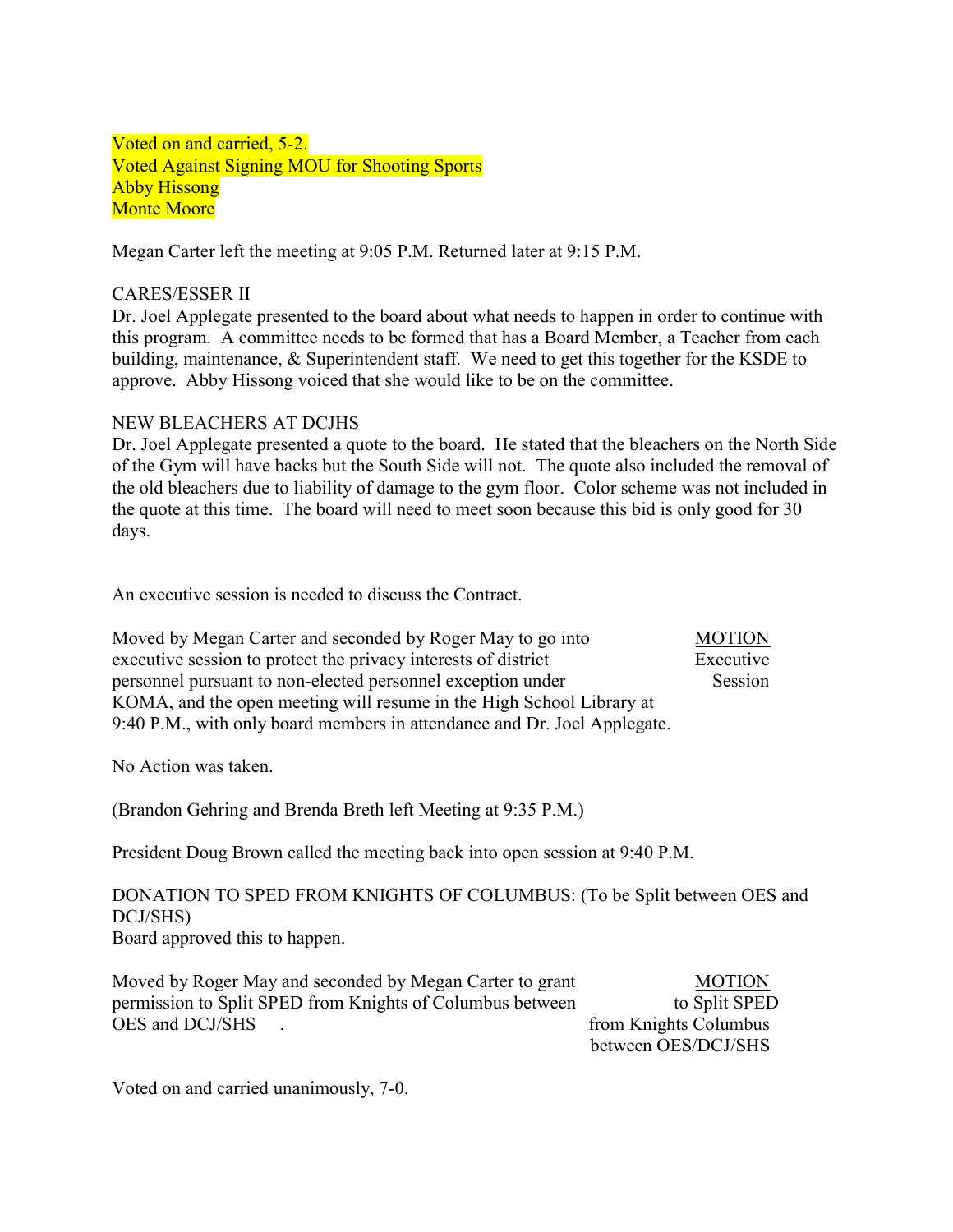## REVIEW OF ACTION ITEMS:

TIME CARD SYSTEM QUOTES (TimeClock Plus or Time Management Systems): Board looked over both quotes from TimeClock Plus and Time Management Systems They decided to go with the Time Management System.

(Brandon Gerhing returned to the meeting at 9:44 P.M.) (Brenda Breth returned to the meeting at 9:51 P.M.)

Moved by Kris Mathews and seconded by Roger May to MOTION Approve Time Management for hourly employees to use. Purchase

 Time Management For Hourly Employees

Voted on and carried unanimously, 7-0.

CDW CHROMEBOOK RE-ORDER (Original Order, New Order, Email Cancellation): Dr. Joel Applegate explained the ordering of Chromebooks. They placed an order late Fall with Lenovo and found out the delivery date would be too late. Found a better deal with CDW and was able to get them here sooner than Lenovo.

| Moved by Megan Carter and seconded by Spring Louderback to | <b>MOTION</b>  |
|------------------------------------------------------------|----------------|
| Cancel order with Lenovo and purchase the Chromebook       | Cancel         |
| Through CDW.                                               | Order with     |
|                                                            | Lenovo to CDW  |
|                                                            | for Chromebook |

Voted on and carried unanimously, 7-0.

### SALE/BIDS FOR OLD CAFETERIA TABLES:

The new tables for OES arrived Monday  $8<sup>th</sup>$  and are in the process being put together. Brandon Gehring spoke about a few people in the Community wanting to purchase the old tables. Board discussed doing a seal bid for the tables. With this the highest bid would have their choice on how many tables they would like for that price. If any tables are still remaining the next highest bid would have their choice. This will continue until all the tables have been purchased. Sealed bids need to be in by March  $1<sup>st</sup>$  to Brandon Gehring.

| Moved by Roger May and seconded by Megan Carter to approve        | <b>MOTION</b>             |
|-------------------------------------------------------------------|---------------------------|
| Seal bids for the old cafeteria tables in OES. Bids need to be in | Seal Bids                 |
| By March 1st.                                                     | for old Cafeteria         |
|                                                                   | Tables. Bids in March 1st |

Voted on and carried unanimously, 7-0.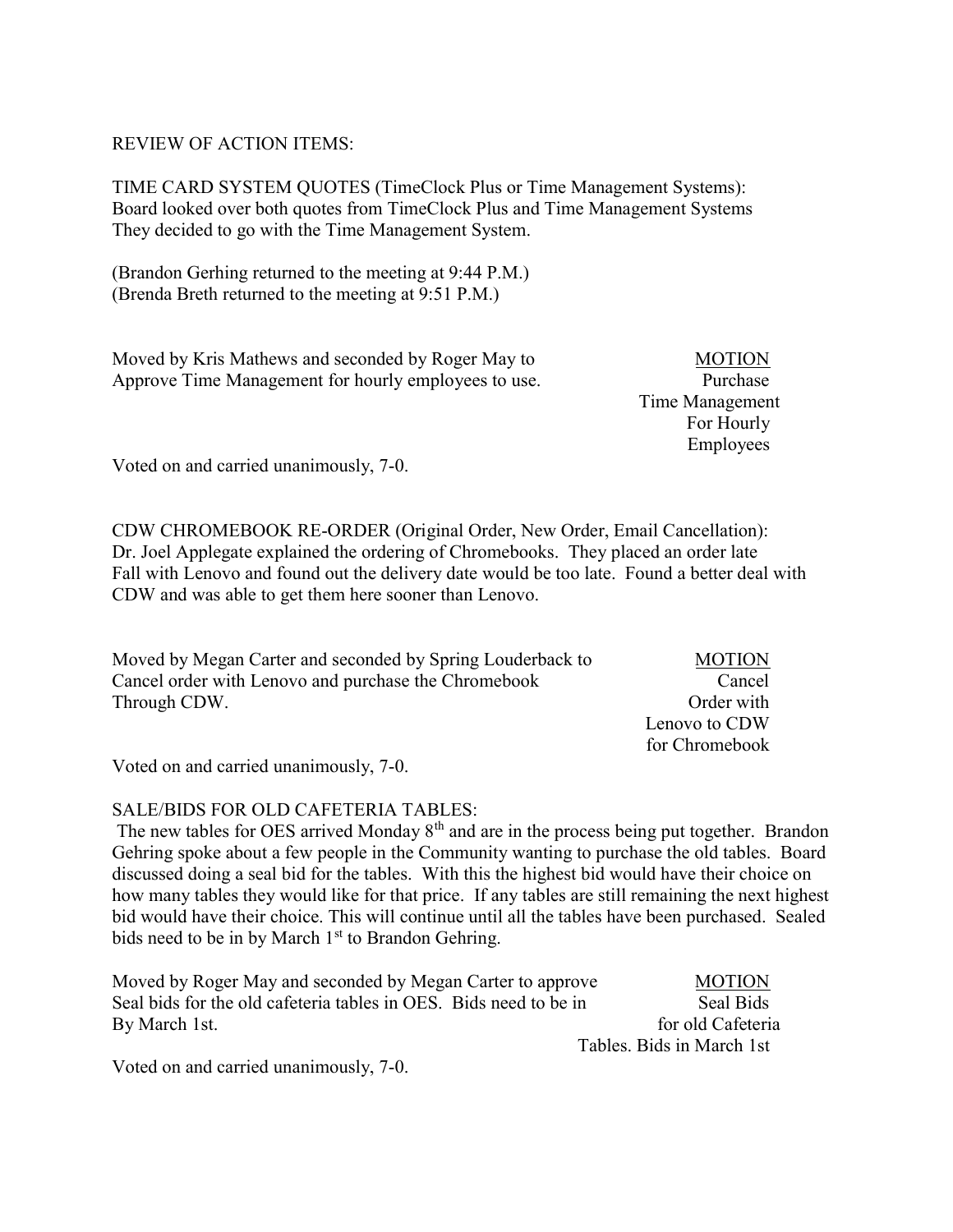# REVIEWED TWO (2) SEALED BIDS FOR WRESTLING MATS:

The Board received two sealed bids for the wrestling mats. Doug Brown President Open the sealed bids. Both were for Mory Zodrow at \$200.00 each. Mory Zodrow won the bids on both of the wrestling mats.

Moved by Roger May and seconded by Megan Carter for the winner MOTION Mory Zodrow on both wrestling mats for \$200.00 each. Approve

 Sealed Bids Wrestling Mats Winner Mory Zodrow

Voted on and carried unanimously, 7-0.

## APPROVAL FOR A GRANT WRITER TO BE HIRED:

Dr. Joel Applegate addressed the board about Hiring Shayla Williby to write Grants for the School district. Her fees would be 5% of the grant money. Dr. Joel Applegate said this would help in filing for big grants.

Moved by Spring Louderback and seconded by Kris Matthews to hire MOTION Shayla Williby to file grants for the school. Hire Grant Writer Shayla Williby

Voted on and carried unanimously, 7-0.

Dr. Joel Applegate, Superintendent provided a report. Dr. Joel Applegate reported on the following:

 \*Jolene Dempewolf \*Security System Finished \*Classified raises - Discussion with Diane Mann to finish process soon. \*SB 61 and HB 2068 – tax credit eligibility \*Fastbridge and Performance Matters Analytics (Assessments and data collection) \*KPP grant due 2/9 Harder to Receive. Less will be given  $*21$ <sup>st</sup> Century grant due  $3/15$  \*Capital Outlay – List – (attachment?) \*Vaccines taken first round 37 \*Oversight Committee at SKDE – ESSER II monies \*Don't want to pay back at a later date \* Transparency with the Leg. \* Kindergarten Readiness – be thinking about it \* EDCS – Report – big report! Due 3/1 \* OVT is coming. We will need to have our ducks in a row

- \* Strategic Plan Visitation with Dr, Britton Hart KASB
- \* Elementary break in Expense of Damage sent to the Police Department

Board member workshop opportunities were discussed: